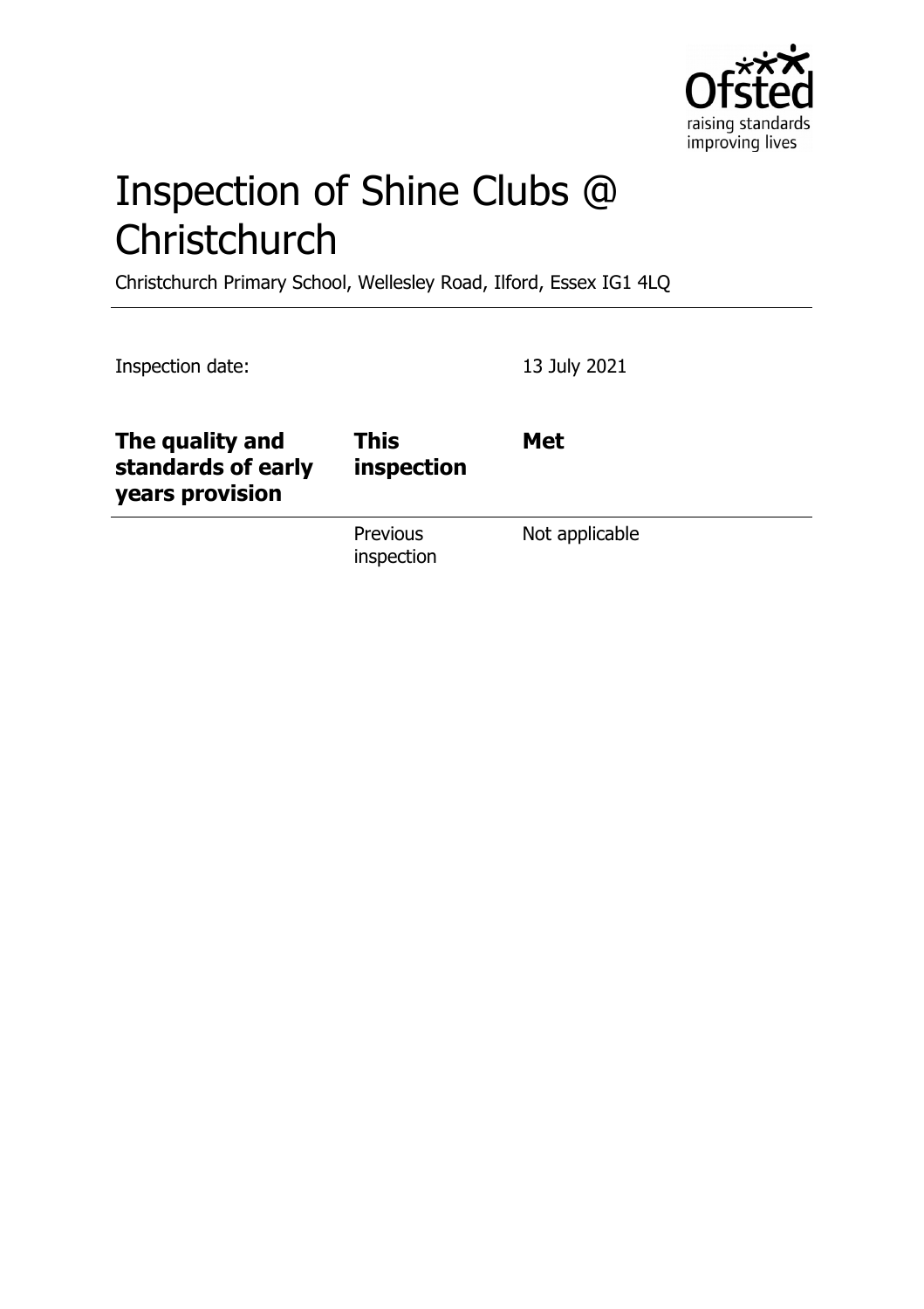

# **What is it like to attend this early years setting?**

#### **This provision meets requirements**

Children are happy at the club and they enjoy moving freely between the indoor and outdoor play areas. Children demonstrate positive attitudes to learning. For example, they display very keen interests in the activities available to them and they learn to make decisions. This helps children to develop a clear understanding of their own likes and dislikes. Children learn to use their creative skills effectively to make different items, such as a leaving card for their class teacher. Children demonstrate good communication skills. They express themselves and use a variety of words to describe the card that they design. Children develop their literacy skills very well. For example, they practise writing simple words and they learn the sound of letters to support their spellings. Children have access to a wide range of physical activities to support their movement, mobility and coordination. They learn to challenge themselves and to play safely using resources, such as a climbing frame. Children display high levels of independence and confidence. Staff have high expectations for children. They support them to manage their feelings and to treat others respectfully. Subsequently, children learn to talk and resolve any disagreements. They behave well.

### **What does the early years setting do well and what does it need to do better?**

- $\blacksquare$  Staff consistently interact positively with children. This helps to support children's communication and language development. Children listen attentively and follow instructions well. They speak clearly and respond to questions with confidence.
- $\blacksquare$  Staff support children to develop their reading skills effectively. For example, they provide them with a range of books and they encourage them to retell past stories and to make links with their personal experiences.
- $\blacksquare$  Staff encourage children to make good use of opportunities available to develop their physical skills. Children learn how to handle different resources appropriately and they display good coordination skills.
- $\blacksquare$  Staff provide interesting resources for children to use their imagination. For instance, during role-play activities children pretend to care for their dolls and to cook different meals.
- $\blacksquare$  Staff act as good role models for children. They display positive behaviour and good team working with their colleagues. Staff are respectful and polite to each other.
- $\blacksquare$  Children behave well. They learn to follow simple rules during their play, such as when playing board games. Children develop their social skills and they learn to take turns with other children. Staff encourage children to be proud of their achievements and the contributions that they make during their play.
- Staff support children's personal development effectively. For example, they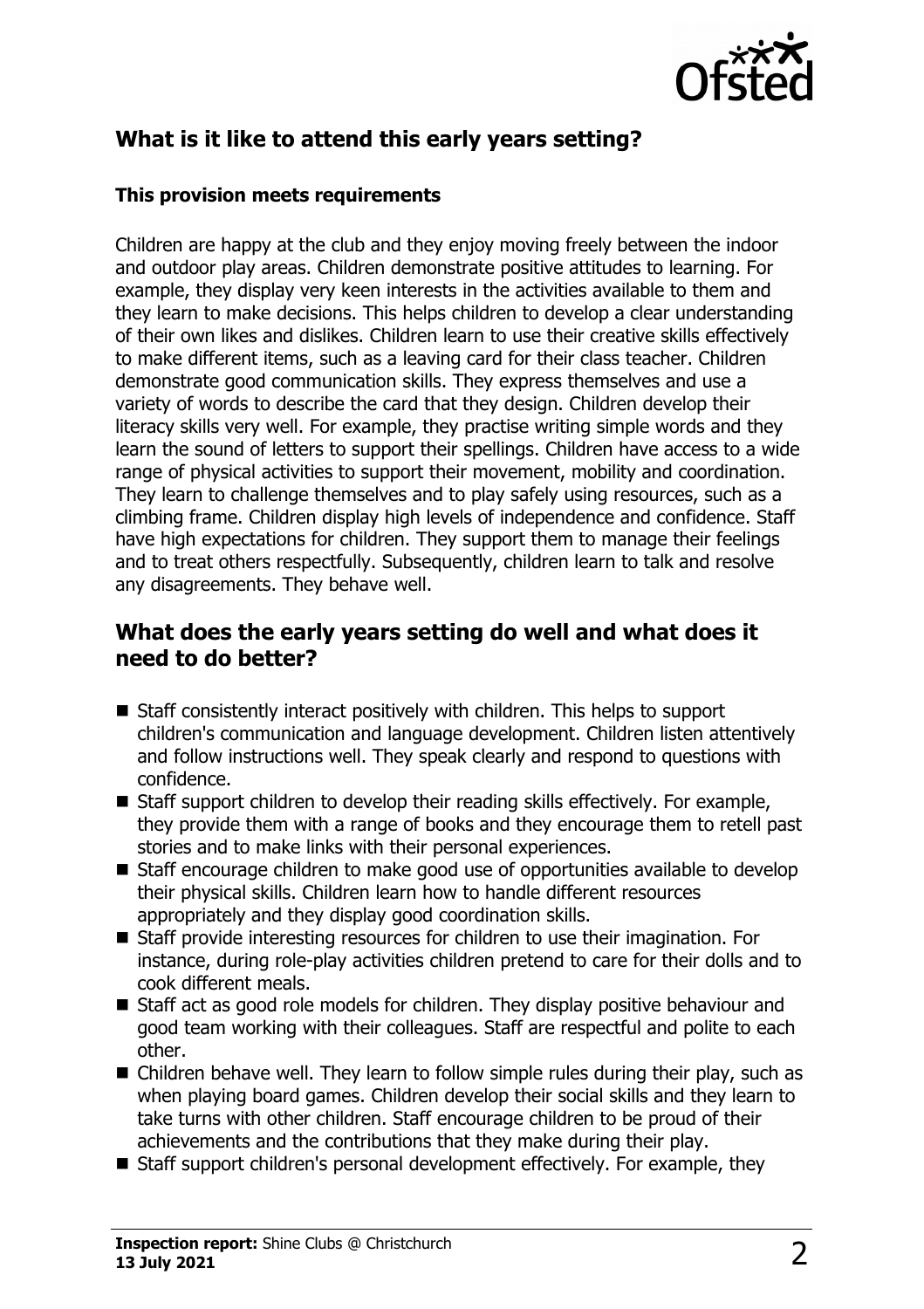

provide opportunities for children to be independent, to manage small responsibilities and to take ownerships of their play.

- Staff know individual children's needs and interests well. They get down to their level and talk to them. Staff support children's understanding of the changes that they are experiencing because of the COVID-19 (coronavirus) pandemic. This helps to manage the impact on their emotional well-being in a positive way.
- $\blacksquare$  Staff form strong partnerships with parents and the school. They share information about children's daily experience, their behaviour and well-being. They work closely together to share good practice and ways to support individual children.
- $\blacksquare$  Parents feedback positively about the club. They say that their children are happy and they settled quickly. Staff provide regular information about their child's experiences and share messages received from the class teacher.
- $\blacksquare$  Leaders complete regular staff supervision meetings, in order to continually review staff's practice. They use this information to identify ongoing professional development for each staff. As a result, staff complete training to enhance their skills and to increase learning opportunities for children to enjoy.
- Leaders' self-evaluation process is effective and includes feedback from children, parents and staff. Leaders continuously identify new activities for children to enjoy. However, they miss opportunities to join the older children with the younger children so they can play together and learn from each other.
- Staff are aware of individual children's allergies and dietary requirements. They welcome children's input when planning the food to offer them. Staff ensure that the food they provide is suitable for children and they encourage children to make healthy choices.

# **Safeguarding**

The arrangements for safeguarding are effective.

The arrangements for safeguarding are effective. Leaders ensure staff are aware of the club's safeguarding policies and procedures, including how to report concerns and allegations against an adult. The manager and staff are familiar with the signs and symptoms that may indicate a child is at risk of harm and abuse. They know how to recognise children that may be exposed to extreme views. Leaders put in place effective measures to prevent the spread of infection and to keep children safe. For example, children regularly use hand sanitizers, parents collect their children at the gate and staff complete regular testing.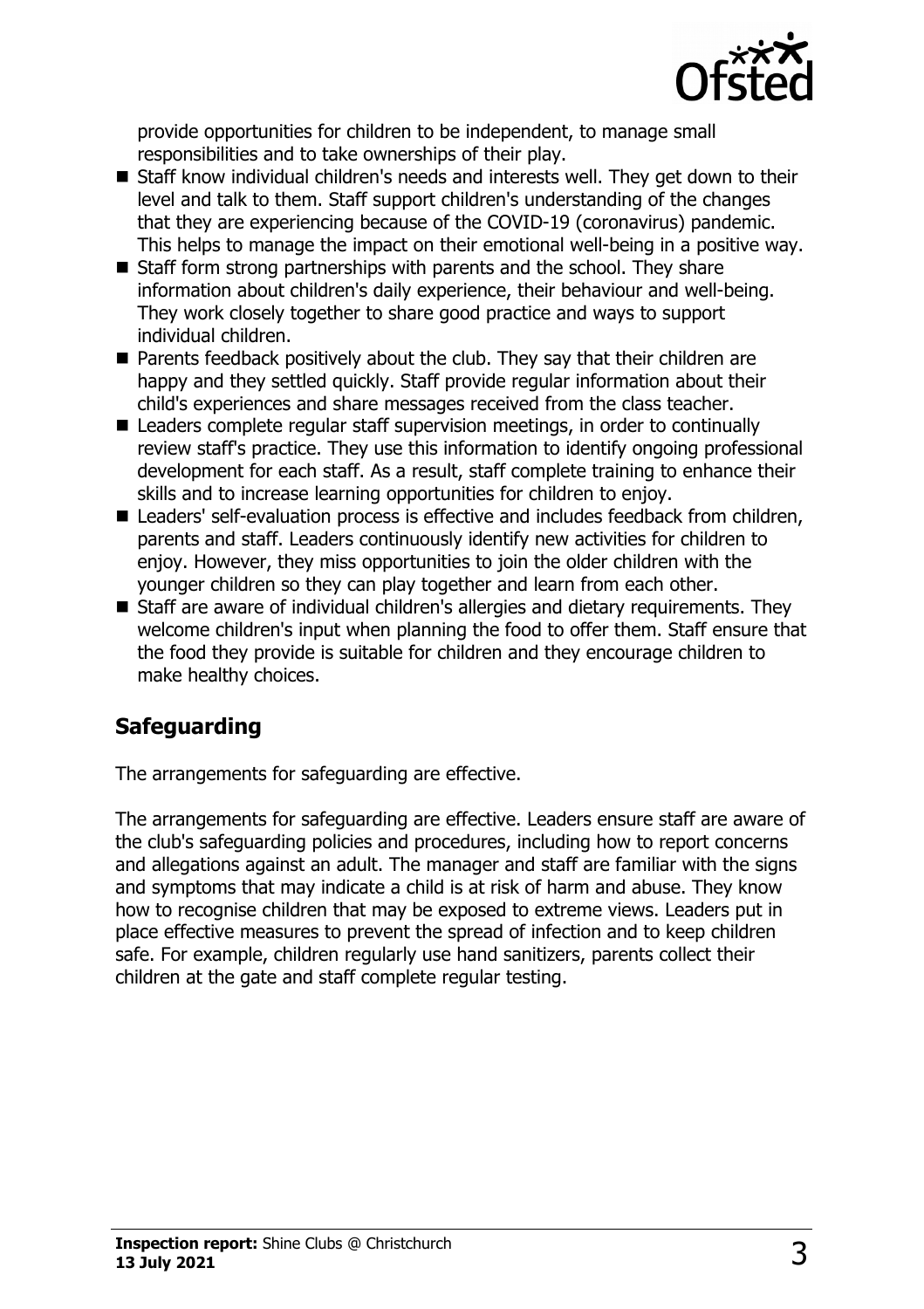

| <b>Setting details</b>                         |                                                        |
|------------------------------------------------|--------------------------------------------------------|
| Unique reference number                        | EY555265                                               |
| <b>Local authority</b>                         | Redbridge                                              |
| <b>Inspection number</b>                       | 10174644                                               |
| <b>Type of provision</b>                       | Childcare on non-domestic premises                     |
| <b>Registers</b>                               | Early Years Register, Compulsory Childcare<br>Register |
| Day care type                                  | Out-of-school day care                                 |
| Age range of children at time of<br>inspection | 4 to 11                                                |
| <b>Total number of places</b>                  | 15                                                     |
| Number of children on roll                     | 18                                                     |
| Name of registered person                      | <b>Shine Clubs Limited</b>                             |
| Registered person unique<br>reference number   | RP901393                                               |
| <b>Telephone number</b>                        | 07984189460                                            |
| Date of previous inspection                    | Not applicable                                         |

## **Information about this early years setting**

Shine Clubs @ Christchurch registered in 2018. It operates from the premises of Christchurch Primary School, in the London Borough of Redbridge. The club operates Monday to Friday, before and after school, during term time only. Sessions are from 7.30am to 9am and from 3pm to 6pm. The provider employs four staff, including a manager and an area manager. All staff hold an early years qualification at level 2 or level 3.

## **Information about this inspection**

**Inspector** Martina Mullings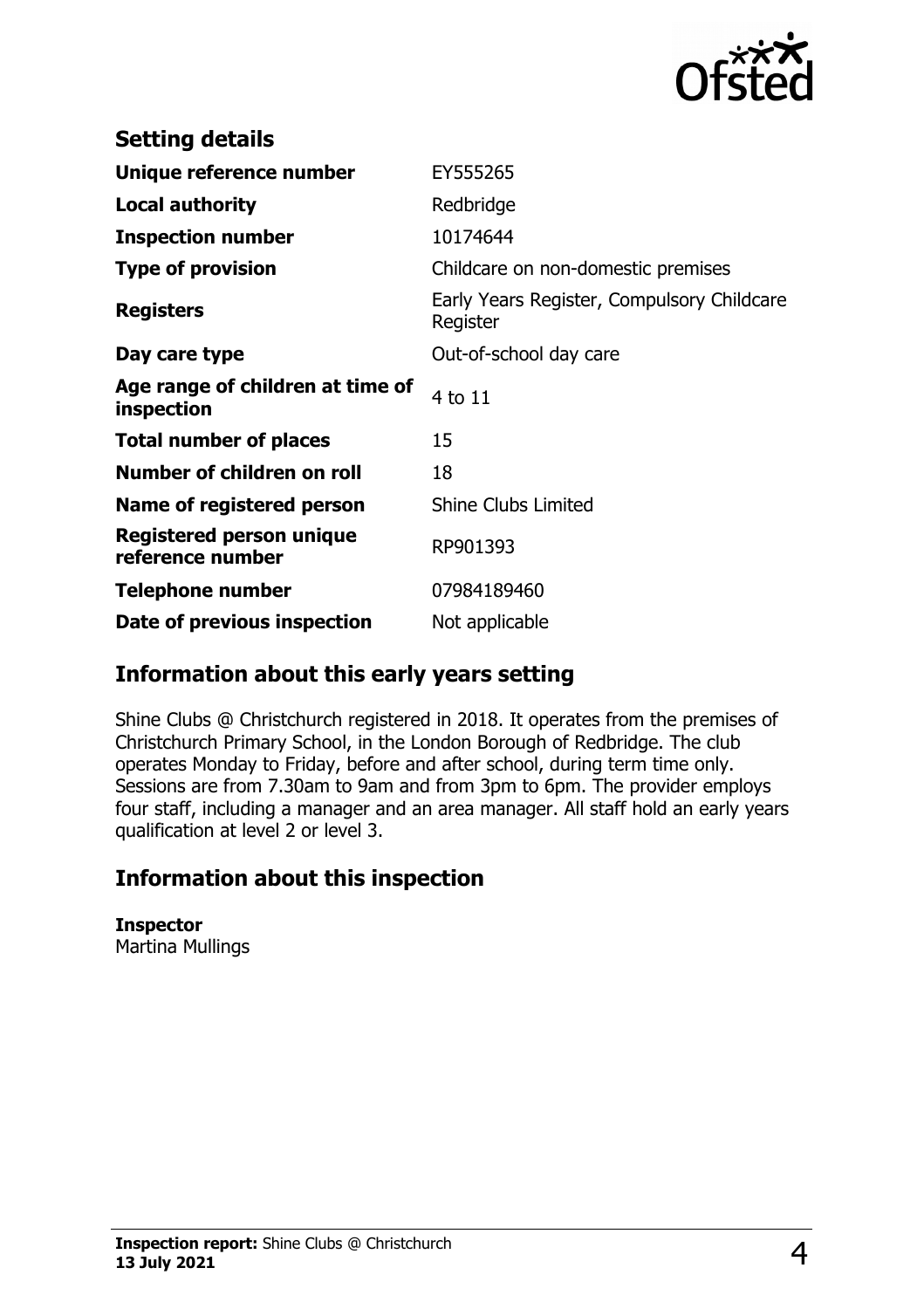

#### **Inspection activities**

- $\blacksquare$  This was the first routine inspection the setting received since the COVID-19 (coronavirus) pandemic began. The inspector discussed the impact of the pandemic with the provider and has taken that into account in her evaluation of the provider.
- $\blacksquare$  The inspector completed a learning walk and looked at areas of the school that children use, including the indoor and outside play areas.
- $\blacksquare$  The inspector spoke with the managers, staff, parents and children at appropriate times during the inspection.
- $\blacksquare$  The inspector observed the activities provided and the interactions between staff and children, and assessed the impact of these on children's enjoyment and levels of engagement.
- The inspector reviewed documentation, including children's attendance records, staff suitability records and policies.
- $\blacksquare$  The inspector completed a joint observation with the manager.

We carried out this inspection under sections 49 and 50 of the Childcare Act 2006 on the quality and standards of provision that is registered on the Early Years Register. The registered person must ensure that this provision complies with the statutory framework for children's learning, development and care, known as the early years foundation stage.

If you are not happy with the inspection or the report, you can [complain to Ofsted.](http://www.gov.uk/complain-ofsted-report)